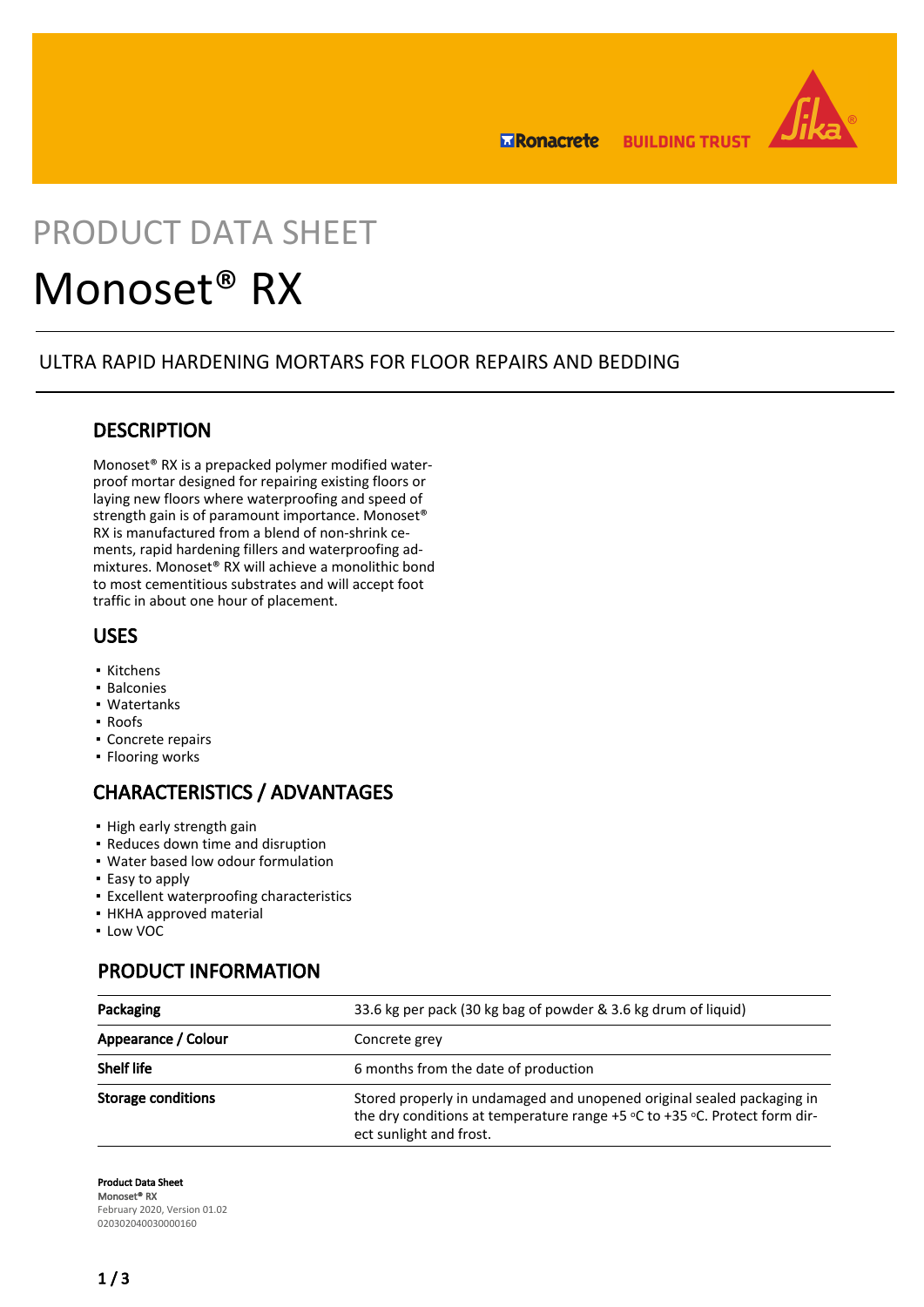## TECHNICAL INFORMATION

| <b>Compressive Strength</b>      | Age at Test | Monoset <sup>®</sup> RX<br><b>Typical Performance</b> | <b>Test Method</b>                                                  |
|----------------------------------|-------------|-------------------------------------------------------|---------------------------------------------------------------------|
|                                  | 2 hours     | $> 5$ MPa                                             | <b>HKHA MTS Spec</b><br>Part D Clause 2.1.1                         |
|                                  | 24 hours    | $>15$ MPa                                             | <b>HKHA MTS Spec</b><br>Part D Clause 2.1.1                         |
|                                  | 28 days     | > 40 MPa                                              | <b>HKHA MTS Spec</b><br>Part D Clause 2.1.1                         |
| <b>Tensile Adhesion Strength</b> | Age at Test | Monoset <sup>®</sup> RX<br><b>Typical Performance</b> | <b>Test Method</b>                                                  |
|                                  | 28 days     | $>1$ MPa                                              | <b>HKHA MTS Spec</b><br>Part D Clause 2.1.14                        |
| Shrinkage                        | Age at Test | Monoset <sup>®</sup> RX<br><b>Typical Performance</b> | <b>Test Method</b>                                                  |
|                                  | $1-28$ days | No cracks between<br>1 & 28 days                      | Coutinho Ring Method<br><b>HKHA MTS Spec</b><br>Part D Clause 2.1.6 |
| <b>Water Absorption</b>          | Age at Test | Monoset <sup>®</sup> RX<br><b>Typical Performance</b> | <b>Test Method</b>                                                  |
|                                  | 28 days     | < $0.015$ ml/m <sup>2</sup> /s<br>at 120 minutes      | <b>BS 1881 Part 5</b>                                               |

## APPLICATION INFORMATION

| Consumption                    | Approx. 60 packs/ $m3$ |
|--------------------------------|------------------------|
| <b>Ambient Air Temperature</b> | > 5 °C                 |
| <b>Initial Set Time</b>        | Approx. 30 minutes     |

## APPLICATION INSTRUCTIONS

#### SUBSTRATE QUALITY / PRE-TREATMENT

Provide structurally sound and clean substrate to receive high strength screed. Ensure the surface is free from grease, oil, dirt and other deleterious material. Concrete surfaces to be primed must first be wetted with clean water. Remove any surface water or puddles before priming. Apply Monoset® Primer or a mixture of Monoset® Grout and cement (1:1 by volume).

#### MIXING

Mix components using drill and paddle or mechanical pan mixer close to area of use.

#### APPLICATION

Trowel apply onto wet or tacky primer. Finish with float or trowel. When bedding, the underside of the component must also be primed.

#### CLEANING OF EQUIPMENT

Clean all tools and application equipment with clean water immediately after use.

## BASIS OF PRODUCT DATA

All technical data stated in this Product Data Sheet are based on laboratory tests. Actual measured data may vary due to circumstances beyond our control.

## LOCAL RESTRICTIONS

Please note that as a result of specific local regulations the performance of this product may vary from country to country. Please consult the local Product Data Sheet for the exact description of the application fields.

## ECOLOGY, HEALTH AND SAFETY

**BUILDING TRUST** 

For information and advice on the safe handling, storage and disposal of chemical products, users shall refer to the most recent Material Safety Data Sheet (MSDS) containing physical, ecological, toxicological and other safety-related data.

Product Data Sheet Monoset® RX February 2020, Version 01.02 020302040030000160



**MRonacrete**